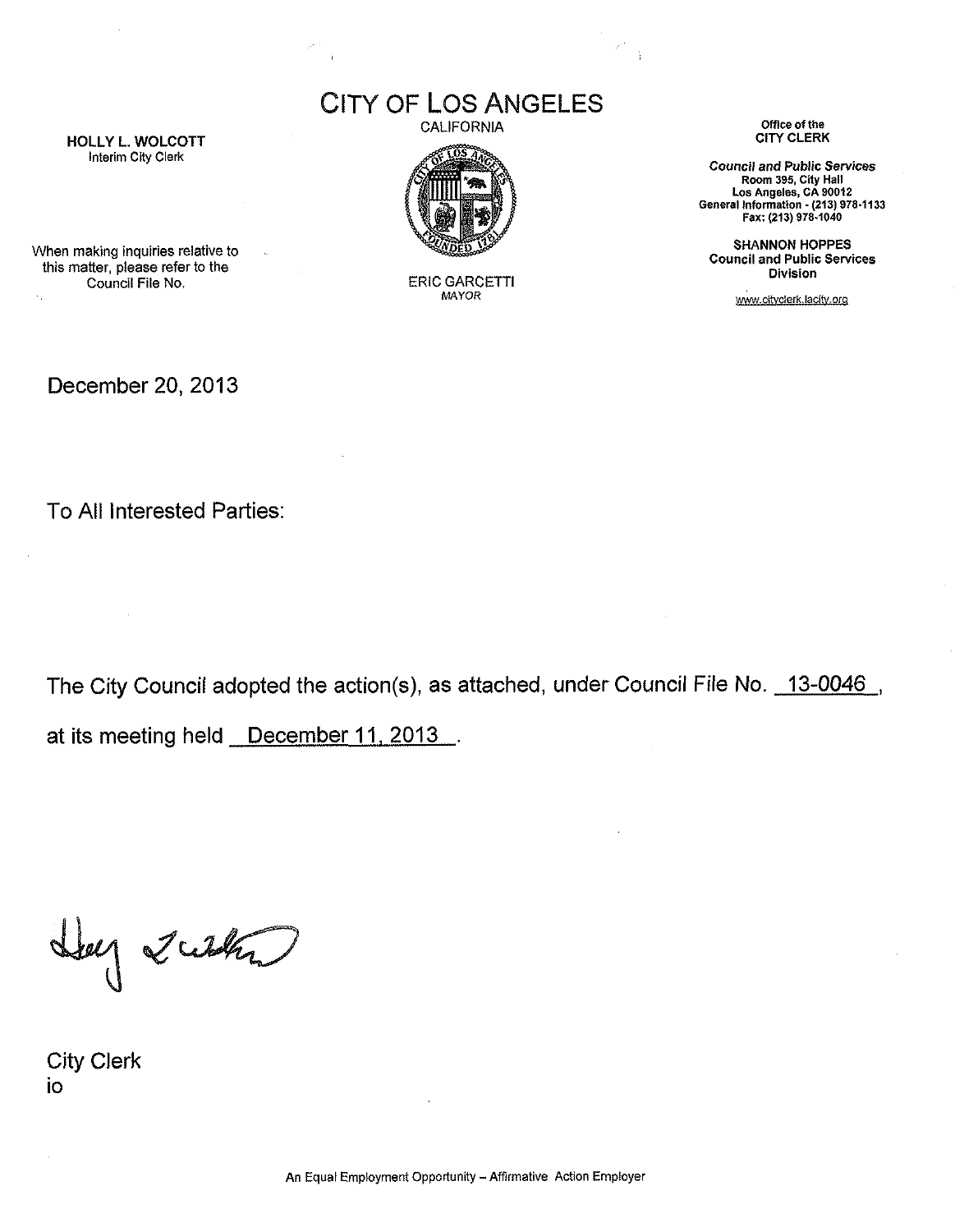| City Clerk's Time Sta<br>OITY CLEAKS CAPICE |
|---------------------------------------------|
| 2013 DEC 13 PM 2:31                         |
| <b>CITY CLERK</b>                           |
| F۱<br><b>DECTITY</b>                        |
|                                             |

| $\mathsf{Mayor}\, \mathsf{s}$ Time Stamp $\mathbb{R} \oplus \mathbb{R}$ | City Clerk's Time Stamp<br>OITY CLEAKS CARICE |
|-------------------------------------------------------------------------|-----------------------------------------------|
| 2013 DEC 13 PM 2:36<br>CITY OF LOS AREN 18.                             | 2013 DEC 13 PM 2:31                           |
|                                                                         | <b>CITY CLERK</b>                             |

SUBJECT TO THE MAYOR'S APPROVAL

COUNCIL FILE NO. 13-0046\_\_\_\_\_\_\_\_\_\_\_\_\_\_\_\_\_\_COUNCIL DISTRICT

COUNCIL APPROVAL DATE December 11, 2013

RE: RESTORATION OF FUNDING AND RESOLUTION POSITION AUTHORITY IN RELATION TO DEVELOPMENT SERVICES REFORM

LAST DAY FOR MAYOR TO ACT <u>DEC 2 3 2013</u> (10 Day Charter requirement as per Charter Section 341)

## **DO NOT WRITE BELOW THIS LINE - FOR MAYOR USE ONLY**

APPROVED 'DISAPPROVED

'Transmit objections in writing pursuant to Charter Section 341

DATE OF MAYOR APPROVAL OR DISAPPROVAL  $\frac{12}{14}$ 

MAYOR  $\frac{d\vec{r}}{dt}$ 



os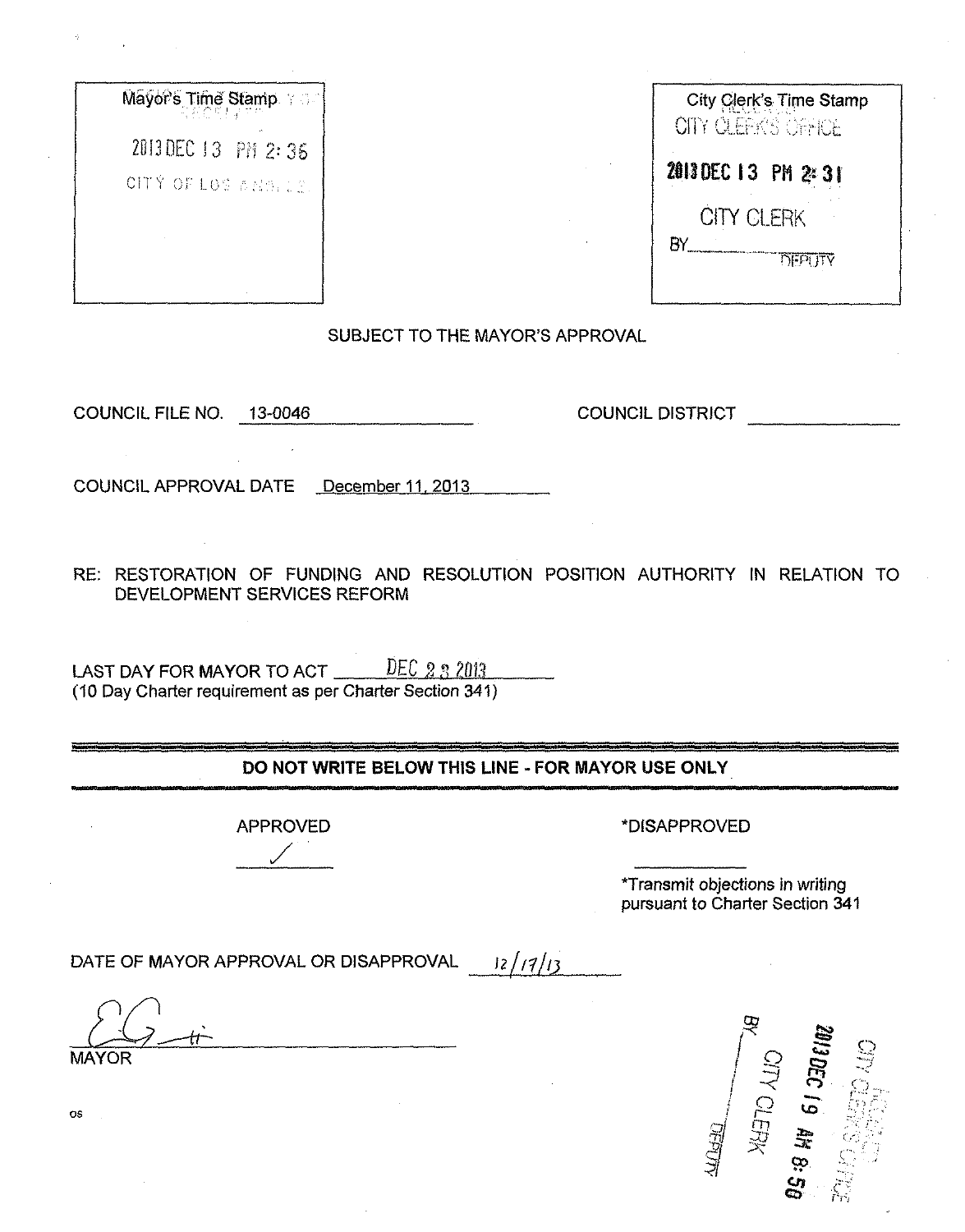$12/11/13$ 

**File No. 13-0046**

PLANNING AND LAND USE MANAGEMENT COMMITTEE REPORT relative to restoration of funding and resolution position authority in relation to development services reform.

Recommendations for Council action, SUBJECT TO THE APPROVAL OF THE MAYOR:

- 1. TRANSFER \$40,578,869 between various departments and funds as specified in the revised attachment submitted by the City Administrative Officer (CAO) to the Planning and Land Use Management Committee on December 3, 2013, attached to Council file No. 13-0046.
- 2. CONTINUE by resolution employment authority the exisitng positions in the Los Angeles Fire Department (LAFD), Department of Public Works, Bureau of Engineering (BOE), Los Angeles Department of Transportation (LADOT), and Los Angeles Department of Building and Safety (LADBS) for the period of January 1, 2014 through June 30, 2014 as specified in the CAO report dated November 22, 2013, attached to Council file No. 13-0046.
- 3. AUTHORIZE the General Managers of the LAFD, BOE, LADOT, and LADBS, or designees, to prepare instructions for any technical adjustments, subject to the approval of the CAO, and AUTHORIZE the Contoller to implement the instructions.

Fiscal Impact Statement: The CAO reports that there is no impact to the General Fund. Approval of the recommendations in the CAO report will restore funding and resolution position authority to the LAFD, BOE, LADOT, and LADBS for the remainder of the current fiscal year. Implementing the recommendations will revert funding and position authorities in these departments and the Department of City Planning to their independent levels, so that the departments can continue to function independently through the end of this Fiscal Year.

## Community Impact Statement: None submitted.

## **(Personnel and Animal Welfare waived consideration of the above matter)**

## **Summary**

At its meeting held on December 3, 2013, the Planning and Land Use Management Committee considered a CAO report regarding restoration of funding and resolution position authority in relation to development services reform. CAO staff gave the Committee background information on the matter, submitted a revised attachment, and requested the Committee to amend Recommendation No. One in the CAO report dated November 22, 2013 to reflect the revised attachment submitted in the Committee meeting. After an opportunity for public comment, the Committee recommended that Council approve the recommendations contained in the November 22, 2013 CAO report as amended. This matter is now submitted to Council for its consideration.